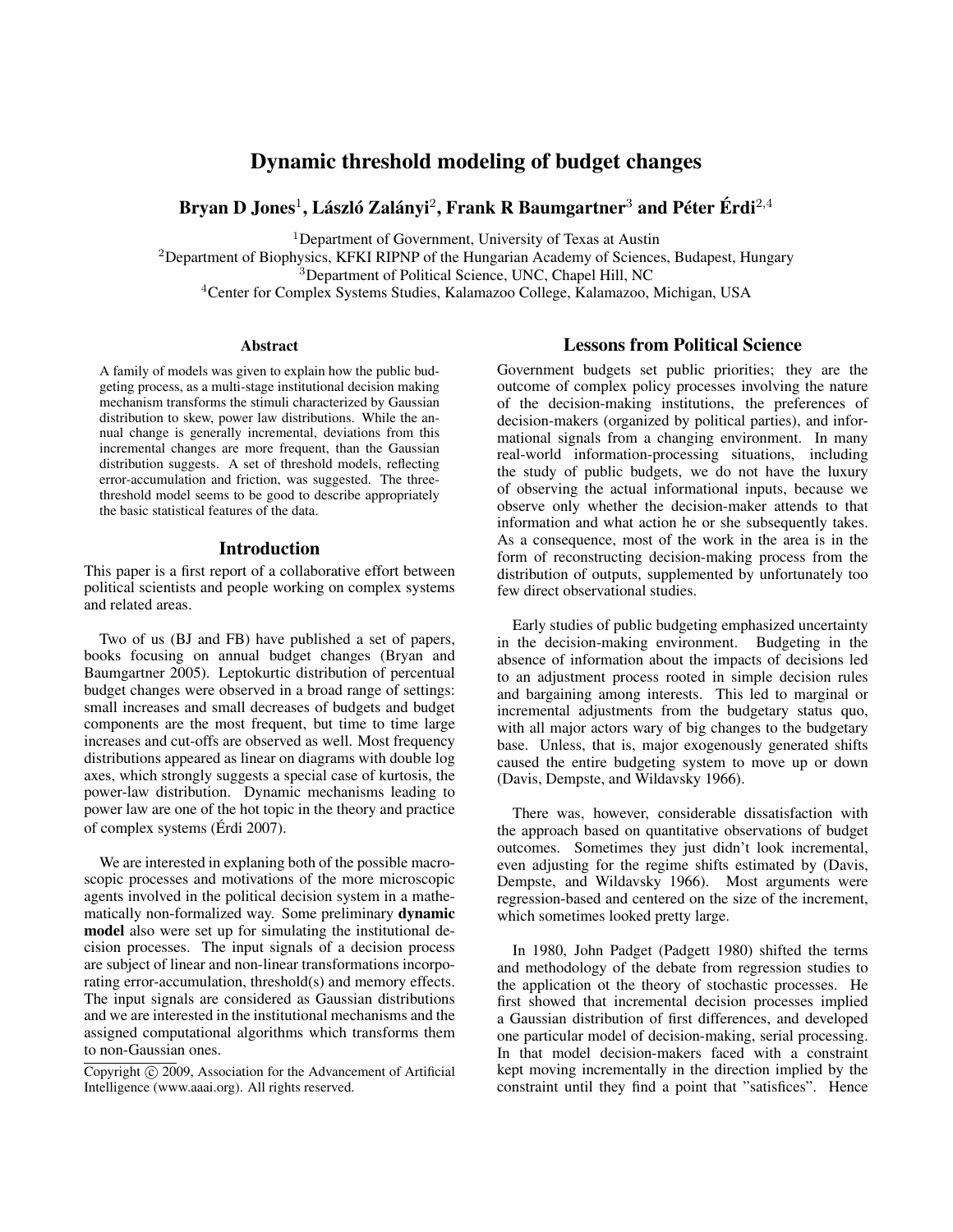incremental processes under constraints can lead to nonincremental budget changes - or perhaps more accurately, attempts to be incremental can lead to non-incremental decisions. Padget went on to show that the stochastic process implications of serial decision-making for budget proposals were either an exponential or a power function, depending on whether choices were within a single policy area or a mixture of several.

In the 1990s, Jones, Baumgartner, and True (JBT) initiated a series of investigations based on a new dataset of consistent measures of US Budget Authority since World War II. Budget authority is a better overall measure than outlays, because it is closer to the decision-making process; budget outlays measure when actual expenditures occur. JBT showed that budget distributions were clearly leptokurtic, and definitely non-Gaussian, and that this finding was robust across various time periods and aggregation levels. One example is the US budget change histogram and a fitted Gaussian distribution, see Fig. 1:



Figure 1: Simple fitting of a Gaussian distribution with the preserved mean and deviation

Data to a first approximation followed a double Paretian or power distribution, because budgets can be cut as well as increased (True, Jones, and Baumgartner 2007). Later investigations by several researchers showed a remarkable similarity in budget distributions across several democracies, but considerable differences in the parameter estimates for the power distributions characterizing the different nations ((Jones et al. 2009)). The research ruled out the incremental model and was consistent with the serial decision approach.

The next step was to try to develop models of policy change that were broader than either the incrementalist model or Padget's serial processing model, but would be capable of incorporating them under appropriate circumstances. It the case of Padgett's approach, models should get beyond the postulation of constraints to generate the distribution. That is, the operation of the constraints should somehow be incorporated into the model.

The key was the recognition that humans are disproportionate processors of information - that is, they are incapable of adjusting actions directly to the incoming information that has implications for action ((Jones 2001)). There are a variety of reasons for this inability, but the most important is the inability of people to pay attention to multiple streams of information at the same time. Instead, they juggle among income streams, with emotional arousal being the central adjustment mechanism. This leads to disjoint and episodic shifts in attention to the information streams they face. Punctuations in processing capacity, and hence in any action taken, is a direct result of coping with numerous streams of information in a complex world.

In political systems, there are good reasons to expect that this tendency may be magnified. All systems have some mechanisms for parallel processing of input streams, but when policy action requires policy-making, then the classic Simon "bottleneck of attention" limits the agenda space. Democracies have built-in error correction mechanisms in that if policymakers are not appropriately responding, they may be replaced.

"If we put together the limits of human information processing and the characteristics of democracies that encourage error correction, we get a model of politics that is very static but reluctantly changes when signals are strong enough. The system resists change, so that when change comes it punctuates the system, not infrequently reverberating through it." ((Bryan and Baumgartner 2005)).

This reluctance was summarized in the twin notions of cognitive and institutional friction. Both the cognitive capacities of actors and the inherent conservative nature of political systems caused a pattern that resembled the stick-slip dynamics observed in the study of earthquakes ((Jones, Sulkin, and Larsen 2003), Jones and Baumgartner 2005a) and other "critical phenomena" using the physicists' terminology.

Jones and Baumgartner used the term "error accumulation" to characterize such mechanisms, and developed a single threshold model to begin to account for the strongly leptokurtic budget output distributions they observed. Errors, in the sense of a mis-match between information inputs and policy outputs, would accumulate in a policy area until the errors exceeded a threshold, after which policymakers would attend to the problem and initiate action. Simulations based on the model suggested considerable agreement, but problematic mis-matches in some cases ((Jones and Baumgartner 2005)).

### Error-accumulation: single threshold models

A dynamic model with an error-accumulating thresholdbased non-linearity and an infinite memory of earlier signals. there is a single threshold, if the accumulated input is below the threshold, the response is small, if it is above above than large.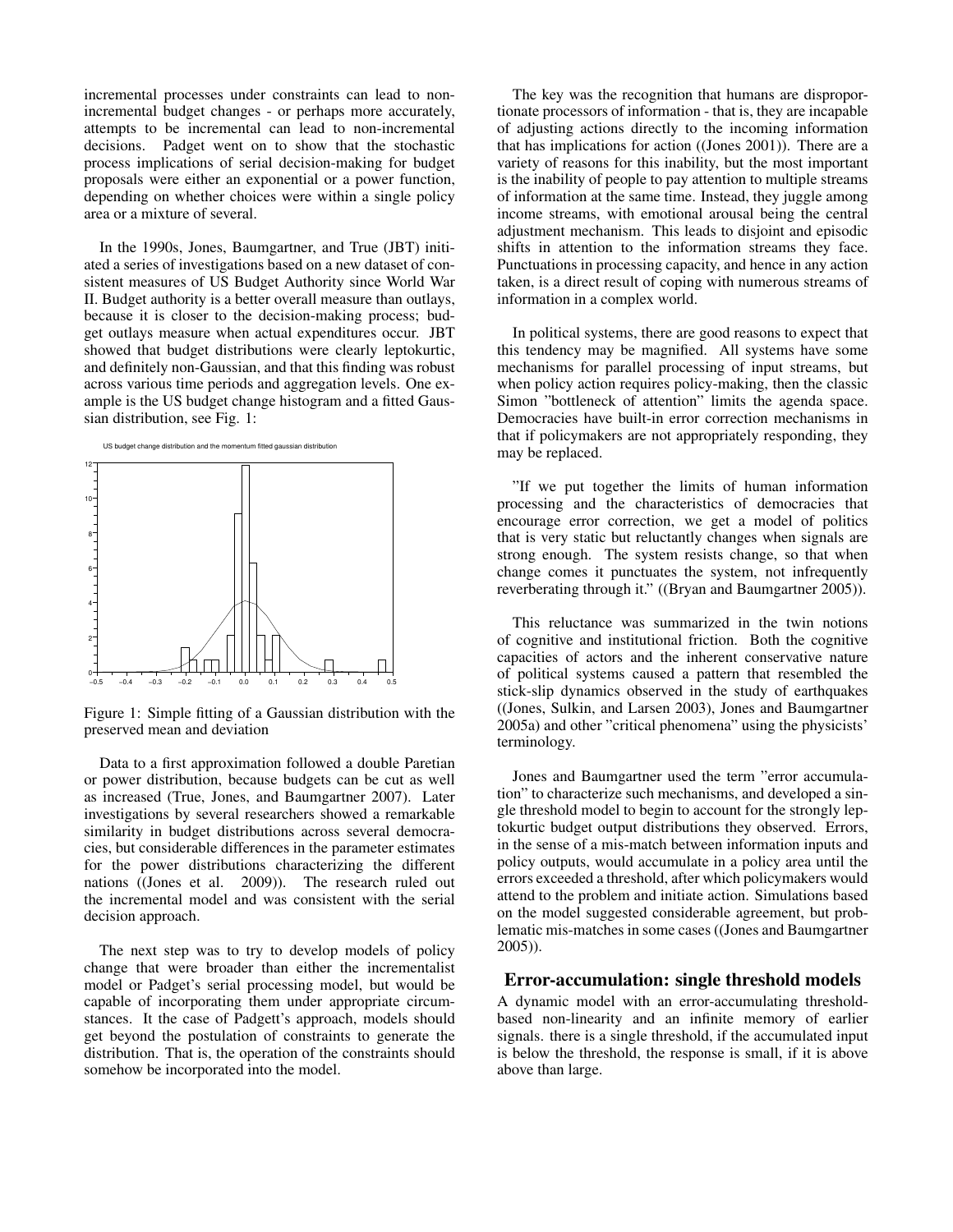The variables and parameters of the model can be summarized as follows:

 $R_t$ : response variable

- $S_t$ : input signal, (Gaussian random variable)
- C: threshold
- $\lambda$  : efficiency parameter or friction
- $\beta$ : amplification parameter.

Error accumulation (incorporated as sum of the signals) is a key feature of the model.  $0 < \lambda < 1$ , the efficiency below the threshold  $C$  is lower the one, but definitely shold be lower than  $\beta$ . This is one of the characteristic point of the model: below the threshold there are smaller reaction than it is above the threshold. The model has two versions. Error accumulation can or cannot be reset to zero,

$$
R_t = \begin{cases} \beta S_t & \text{if } \sum_{t'=k}^{t-1} S_{t'} > C, \\ \lambda \beta S_t & \text{otherwise} \end{cases}
$$

where k is the time of the resetting  $(k = 1$  means no reset).

Simulations results for two situations (without and with resetting) are shown in Fig. 2. Appropriate choice of the  $\lambda$ ,  $\beta$ , C parameters makes this model reach the actual kurtosis values observed on real data.  $C = 1$ ,  $\lambda = 0.4$  and  $\beta = 1$ were chosen.



Figure 2: A leptokurtic distribution as a simulated response, comparing to a Gaussian distribution .

What is the difference between the two models? The counter spends a lot of time above the threshold and also below in the first case. The higher the threshold the narrower the output distribution (increasing the kurtosis) but the rarer the "overshooting", i.e. the big changes. The resulted output distribution is a sum of two Gaussians. In the second case the output much narrower as we restrict the "time" what the counter can spend above the threshold, and hence the weight of the wider Gaussian  $(\beta)$  in the sum is smaller. However, there is one more difference. It is hardly seen that the output distributions are asymmetric (and hence they are not exactly sums of Gaussians, but can be approximated very well). This asymmetry comes from the requirements of threshold crossing direction: it can only be crossed in the positive direction to switch into the frictionless state.

In summary, the single threshold model cannot explain the higher frequency of the occurrence of some extreme events.

## Multiple threshold models

## Two-threshold models

We might improve the fit to real date by introducing some more thresholds, and for the different intervals different frictions. First, a low threshold was introduced to take into account explicitly the dying out of some topics. On Fig. 3 the effect of this lower threshold is shown at three different threshold values. When the lower threshold is "strict", i.e. it is 0, the counter is not allowed the accumulate negative values, so all random input signals which exceed the upper threshold (here it is  $C2 = 1$ ) remains unchanged both in frequency and "size". This is shown on the upper figure, the positive tail follows exactly the input tail. Allowing some accumulation of negative values reduces the sharp hop at the upper threshold. The output distribution is asymmetric, although the negative side is still a compressed ( $\lambda = 0.4$ ) Gaussian.

The next extension is to describe some adaptation by making the upper threshold a little noisy, see Fig. 4. The noisy threshold is modeled by an additive white noise with zero mean and 0.2 standard deviation. The noisy threshold softens the sharp changes seen in Fig. 3.

While the two-threshold model reflects the important features of the budget change distributions. However, budget changes distributions are not only narrow and asymmetric with fat tails but they have a shoulder around the central peak, that is the distribution does not decrease to zero so sharply as a compressed Gaussian does. The introduction of one more threshold helps.

#### Three-threshold models

The institutional decision making is obviously a multi-stage process. The simplest way to incorporate the series of processes into a model is to increase the number of thresholds. Different frictions for negative and positive counter (i.e. demand) were defined. Also it was necessary to smooth the positive side of the output distribution which can be remedied by introducing a second, upper threshold for the real overshooting reactions and a specific friction for the intermediate regime. This model gives different responses in the negative counter depending on the sign of the actual input: the response is different to an increase then to a decrease demand. By incorporating these modifications a much finer fit to the budget changes distributions was obtained.

 $C_1 = 3$ ; upper threshold

 $C_2 = 1.2$ ; middle threshold

 $C_3 = -4$ ; lower threshold

 $\lambda_{1p} = 0.03$ ; efficiency for the region of positive accumulated sum

 $\lambda_{1n} = 0.02$ ; efficiency for the region of negative accumulated sum

 $\lambda_{2p} = 0.3$ ; efficiency between the two positive threshold  $\beta = 1$ ; and

T denotes the time of last resetting to 0 of accumulated signal.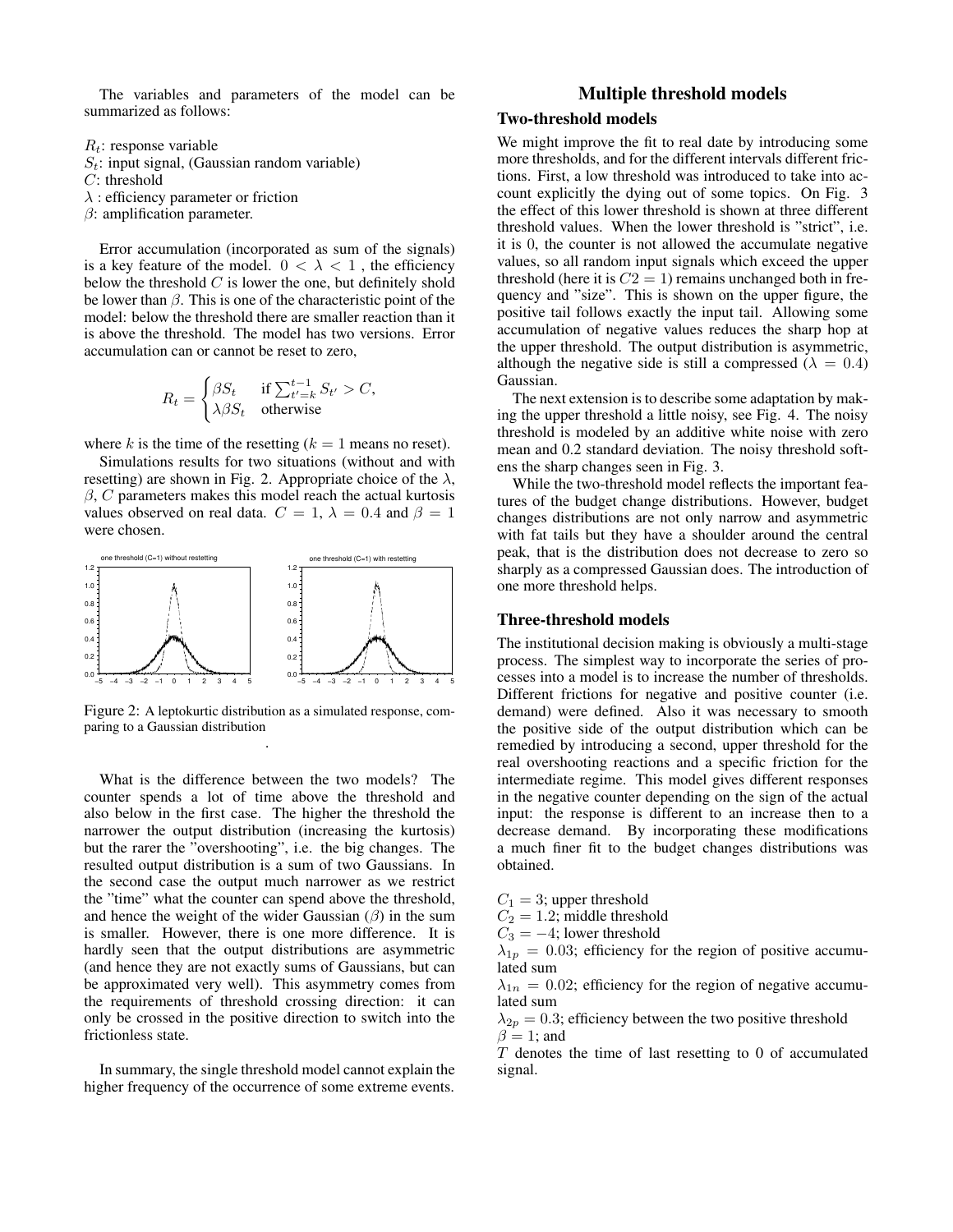

Figure 3: Distribution with a low threshold with three different values compared to a Gaussian distribution .



Figure 4: Distribution with three different low thresholds and a noisy upper threshold compared to a Gaussian distribution .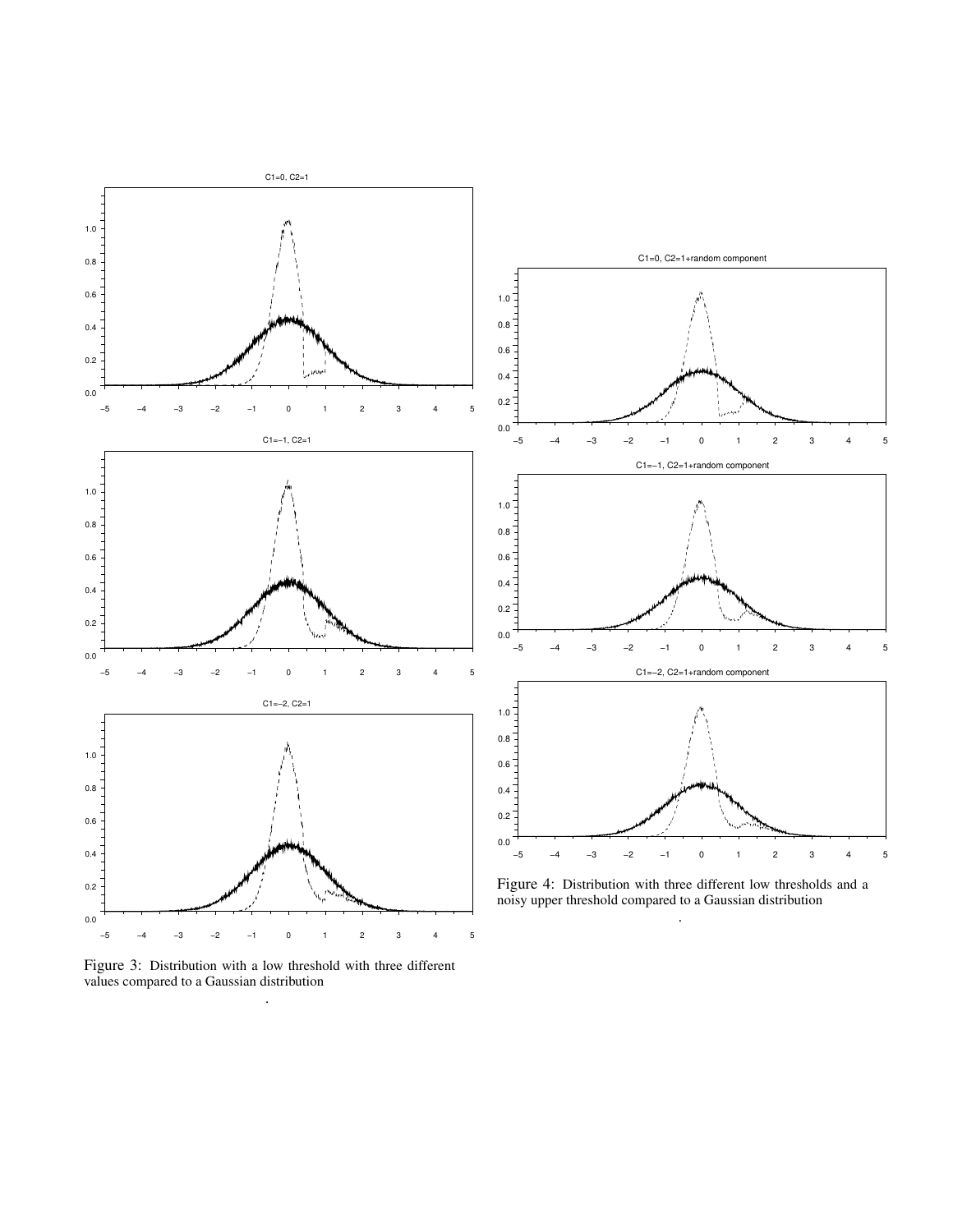The response

$$
R_{t} = \begin{cases} \beta S_{t} & \text{if } \sum_{t'=T}^{t-1} S_{t'} > C_{1}, T = t \\ \lambda_{2p} \beta S_{t} & \text{if } C_{1} > \sum_{t'=T}^{t-1} S_{t'} > C_{2} \\ \lambda_{1n} \beta S_{t} & \text{if } \sum_{t'=T}^{t-1} S_{t'} < 0 \land S_{t} < 0 \\ \lambda_{1n} \beta S_{t} & \text{if } \sum_{t'=T}^{t-1} S_{t'} < C_{3}, T = t \\ \lambda_{1p} \beta S_{t} & \text{if } C_{2} > \sum_{t'=T}^{t-1} S_{t'} > 0 \lor \\ 0 > \sum_{t'=T}^{t-1} S_{t'} > C_{3} \land S_{t} > 0. \end{cases}
$$

## Simulation results

Here just two specific results are shown. Fig. 5 shows the simulation of the French budget data with the fitted parameters:



Figure 5: Transformation of the Gaussian input signals to skew distribution fitted to the French budget data. The upper figure shows the input Gaussian sample distribution. The lower figure shows the measured data histogram and the fitted model output histogram. Parameters of the fit:  $C1 = -3$ ;  $C2 = 1.6$ ;  $C3 = 4.6$ ;  $\lambda_{1n} = 0.07; \lambda_{1p} = 0.04; \lambda_{2p} = 0.3.$ 

Fig. 6 is

#### **Discussion**

Our general goal in this cooperation is to integrate the the conceptual-empirical and computational perspectives of the



Figure 6: Transformation of the Gaussian input signals to skew distribution fitted to the US budget data. The upper figure shows the input Gaussian sample distribution. The lower figure shows the measured data histogram and the fitted model output histogram. Parameters of the fit:  $C1 = -12$ ;  $C2 = 0$ ;  $C3 = 3$ ;  $\lambda_{1n} = 0.01$ ;  $\lambda_{1p}=0.04;$   $\lambda_{2p}=0.3.$